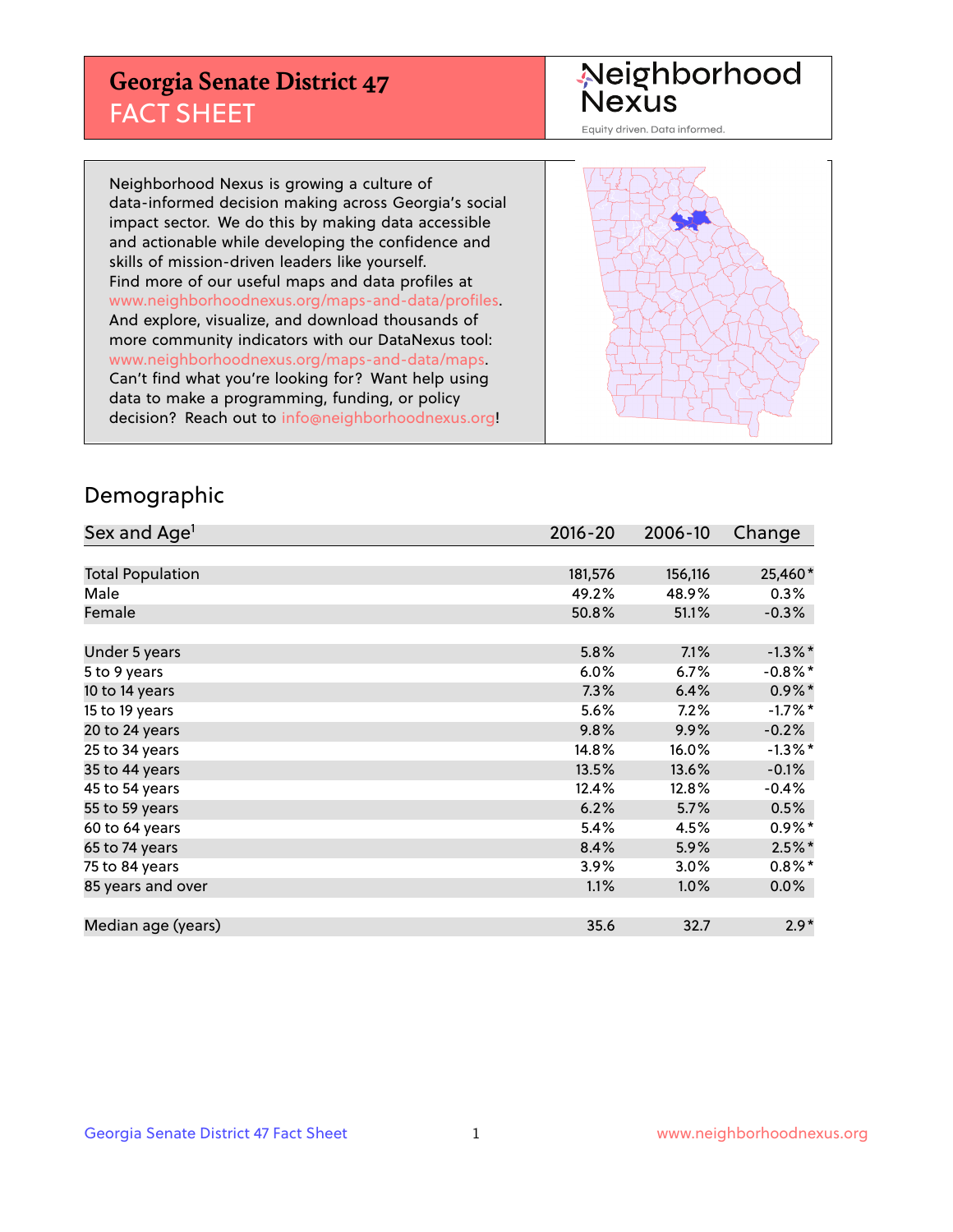## Demographic, continued...

| Race <sup>2</sup>                                            | $2016 - 20$ | 2006-10 | Change      |
|--------------------------------------------------------------|-------------|---------|-------------|
| <b>Total population</b>                                      | 181,576     | 156,116 | 25,460*     |
| One race                                                     | 96.7%       | 98.0%   | $-1.3\%$ *  |
| White                                                        | 73.3%       | 76.1%   | $-2.8\%$ *  |
| <b>Black or African American</b>                             | 17.8%       | 18.5%   | $-0.7%$     |
| American Indian and Alaska Native                            | 0.2%        | 0.2%    | $-0.0%$     |
| Asian                                                        | 2.2%        | 1.6%    | 0.5%        |
| Native Hawaiian and Other Pacific Islander                   | 0.0%        | 0.0%    | 0.0%        |
| Some other race                                              | 3.3%        | 1.6%    | $1.7\%$ *   |
| Two or more races                                            | 3.3%        | 2.0%    | $1.3\%$ *   |
|                                                              |             |         |             |
| Race alone or in combination with other race(s) <sup>3</sup> | $2016 - 20$ | 2006-10 | Change      |
| <b>Total population</b>                                      | 181,576     | 156,116 | 25,460*     |
| White                                                        | 76.3%       | 78.0%   | $-1.7%$ *   |
| <b>Black or African American</b>                             | 18.8%       | 19.6%   | $-0.9%$     |
| American Indian and Alaska Native                            | 0.7%        | 0.7%    | 0.0%        |
| Asian                                                        | 3.0%        | 1.9%    | $1.1\%$ *   |
| Native Hawaiian and Other Pacific Islander                   | 0.1%        | 0.1%    | $0.0\%$     |
|                                                              | 4.5%        | 1.9%    | $2.7\%$ *   |
| Some other race                                              |             |         |             |
| Hispanic or Latino and Race <sup>4</sup>                     | $2016 - 20$ | 2006-10 | Change      |
| <b>Total population</b>                                      | 181,576     | 156,116 | 25,460*     |
| Hispanic or Latino (of any race)                             | 10.8%       | 8.8%    | $2.0\%$ *   |
| Not Hispanic or Latino                                       | 89.2%       | 91.2%   | $-2.0\%$ *  |
| White alone                                                  | 66.6%       | 69.5%   | $-2.9%$ *   |
| Black or African American alone                              | 17.7%       | 18.0%   | $-0.3%$     |
|                                                              |             |         |             |
| American Indian and Alaska Native alone                      | 0.1%        | 0.1%    | $-0.1%$     |
| Asian alone                                                  | 2.2%        | 1.6%    | 0.6%        |
| Native Hawaiian and Other Pacific Islander alone             | 0.0%        | 0.0%    | 0.0%        |
| Some other race alone                                        | 0.4%        | 0.2%    | 0.2%        |
| Two or more races                                            | 2.2%        | 1.7%    | 0.5%        |
| U.S. Citizenship Status <sup>5</sup>                         | $2016 - 20$ | 2006-10 | Change      |
| Foreign-born population                                      | 12,428      | 11,057  | 1,371       |
| Naturalized U.S. citizen                                     | 38.4%       | 26.8%   | $11.6\%$ *  |
| Not a U.S. citizen                                           | 61.6%       | 73.2%   | $-11.6\%$ * |
|                                                              |             |         |             |
| Citizen, Voting Age Population <sup>6</sup>                  | $2016 - 20$ | 2006-10 | Change      |
| Citizen, 18 and over population                              | 133,181     | 111,350 | 21,831*     |
| Male                                                         | 48.3%       | 47.4%   | 0.9%        |
| Female                                                       | 51.7%       | 52.6%   | $-0.9%$     |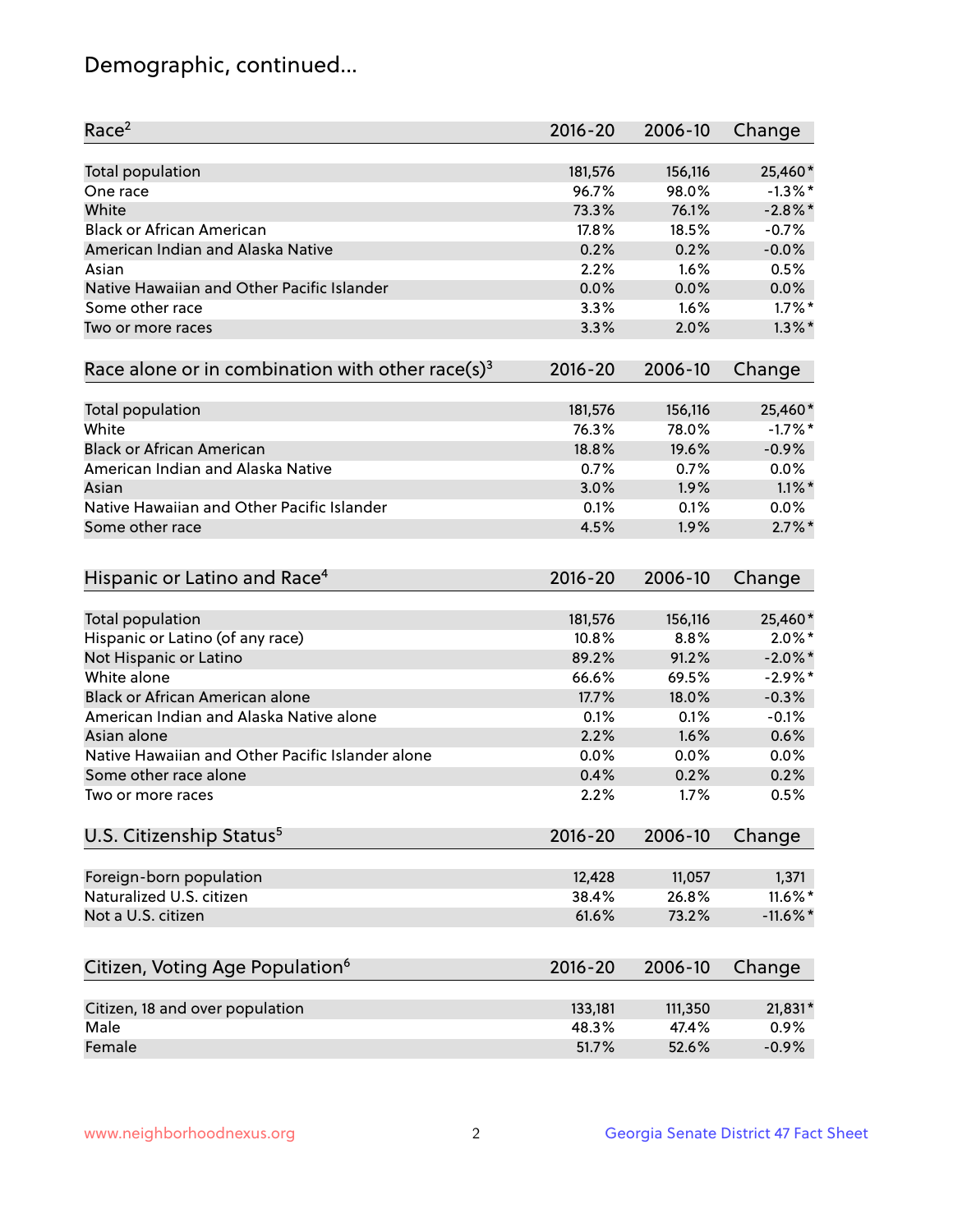#### Economic

| Income <sup>7</sup>                                 | $2016 - 20$ | 2006-10 | Change     |
|-----------------------------------------------------|-------------|---------|------------|
|                                                     |             |         |            |
| All households                                      | 68,302      | 57,454  | 10,848*    |
| Less than \$10,000                                  | 7.5%        | 10.4%   | $-2.9\%$ * |
| \$10,000 to \$14,999                                | 5.1%        | 7.0%    | $-1.9%$ *  |
| \$15,000 to \$24,999                                | 10.8%       | 12.5%   | $-1.7%$ *  |
| \$25,000 to \$34,999                                | 11.5%       | 10.6%   | 0.9%       |
| \$35,000 to \$49,999                                | 12.9%       | 15.1%   | $-2.2%$ *  |
| \$50,000 to \$74,999                                | 17.5%       | 19.4%   | $-1.9%$ *  |
| \$75,000 to \$99,999                                | 12.1%       | 11.1%   | 0.9%       |
| \$100,000 to \$149,999                              | 13.9%       | 9.6%    | 4.3%*      |
| \$150,000 to \$199,999                              | 5.0%        | 2.4%    | $2.6\%$ *  |
| \$200,000 or more                                   | 3.6%        | 1.8%    | $1.8\%$ *  |
| Median household income (dollars)                   | 52,566      | 43,586  | 8,979*     |
| Mean household income (dollars)                     | 70,253      | 56,005  | 14,248*    |
| With earnings                                       | 79.8%       | 80.7%   | $-0.9%$    |
| Mean earnings (dollars)                             | 70,306      | 56,359  | 13,947*    |
| <b>With Social Security</b>                         | 29.3%       | 25.2%   | $4.1\%$ *  |
| Mean Social Security income (dollars)               | 19,887      | 14,350  | 5,536*     |
| With retirement income                              | 19.2%       | 14.8%   | $4.4\%$ *  |
| Mean retirement income (dollars)                    | 24,827      | 23,054  | 1,773      |
| With Supplemental Security Income                   | 6.0%        | 3.6%    | $2.4\%$ *  |
| Mean Supplemental Security Income (dollars)         | 9,790       | 8,348   | 1,442      |
| With cash public assistance income                  | 1.8%        | 1.3%    | 0.6%       |
| Mean cash public assistance income (dollars)        | 1,737       | 3,593   | $-1,856$   |
| With Food Stamp/SNAP benefits in the past 12 months | 11.5%       | 10.6%   | 0.9%       |
|                                                     |             |         |            |
| Families                                            | 45,470      | 38,188  | 7,281*     |
| Less than \$10,000                                  | 3.7%        | 6.4%    | $-2.6\%$ * |
| \$10,000 to \$14,999                                | 2.7%        | 3.9%    | $-1.2%$    |
| \$15,000 to \$24,999                                | 7.5%        | 10.3%   | $-2.8\%$ * |
| \$25,000 to \$34,999                                | 10.0%       | 9.1%    | 0.8%       |
| \$35,000 to \$49,999                                | 12.1%       | 15.5%   | $-3.4\%$ * |
| \$50,000 to \$74,999                                | 18.9%       | 21.8%   | $-2.9\%$ * |
| \$75,000 to \$99,999                                | 14.8%       | 14.3%   | 0.5%       |
| \$100,000 to \$149,999                              | 18.1%       | 13.3%   | 4.8%*      |
| \$150,000 to \$199,999                              | 7.2%        | 3.1%    | $4.1\%$ *  |
| \$200,000 or more                                   | 5.0%        | 2.5%    | $2.6\%$ *  |
| Median family income (dollars)                      | 68,075      | 54,847  | 13,228 *   |
| Mean family income (dollars)                        | 85,244      | 66,355  | 18,889*    |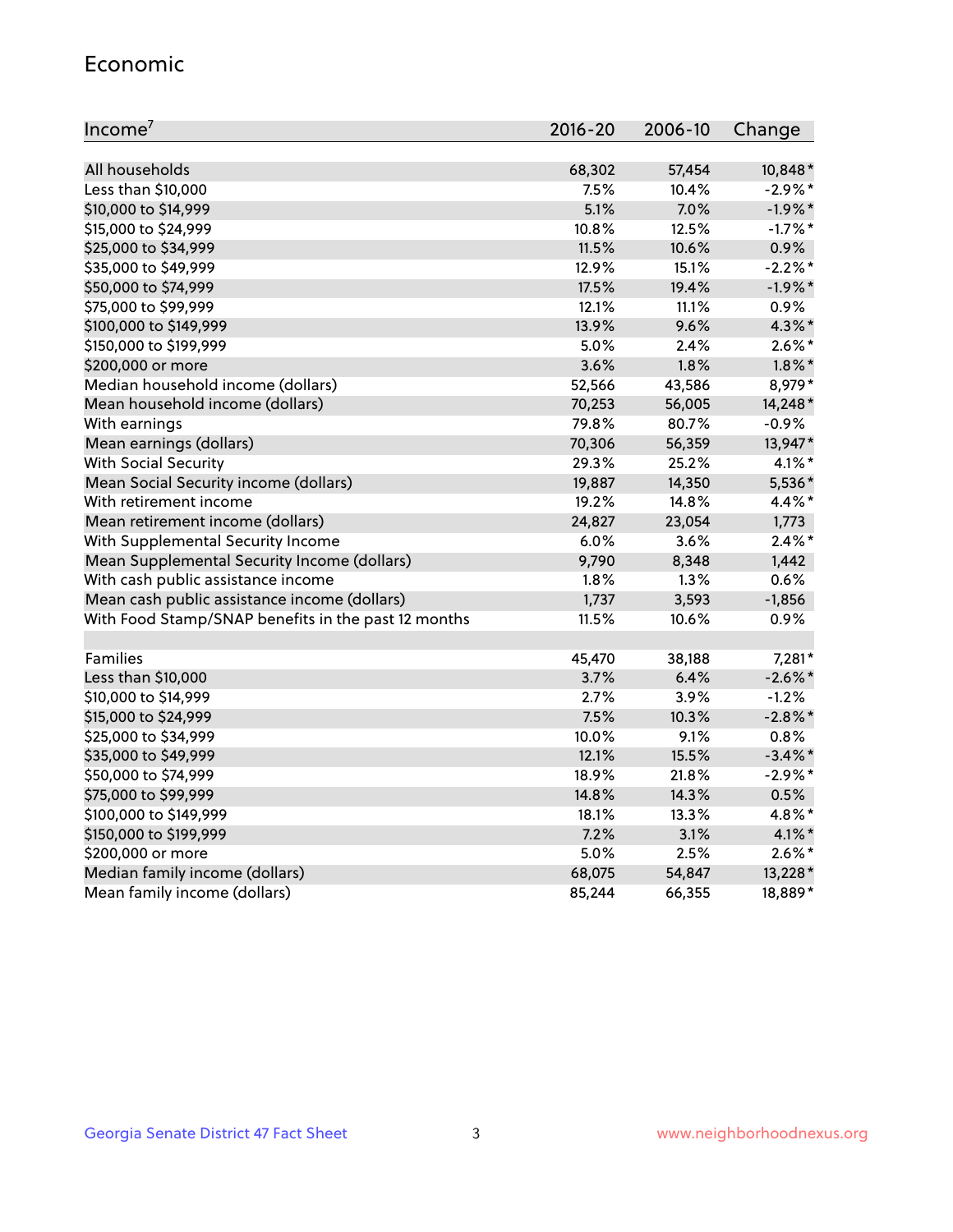## Economic, continued...

| Income, continued <sup>8</sup>                           | $2016 - 20$ | 2006-10 | Change      |
|----------------------------------------------------------|-------------|---------|-------------|
|                                                          |             |         |             |
| Nonfamily households                                     | 22,832      | 19,265  | $3,567*$    |
| Median nonfamily income (dollars)                        | 29,343      | 24,776  | 4,568*      |
| Mean nonfamily income (dollars)                          | 36,950      | 33,801  | $3,148*$    |
|                                                          |             |         |             |
| Median earnings for workers (dollars)                    | 30,509      | 26,757  | $3,751*$    |
| Median earnings for male full-time, year-round workers   | 45,226      | 41,217  | 4,009*      |
| (dollars)                                                |             |         |             |
| Median earnings for female full-time, year-round workers | 36,928      | 31,824  | $5,104*$    |
| (dollars)                                                |             |         |             |
|                                                          |             |         |             |
| Per capita income (dollars)                              | 26,954      | 21,413  | 5,540*      |
|                                                          |             |         |             |
|                                                          |             |         |             |
| Families and People Below Poverty Level <sup>9</sup>     | $2016 - 20$ | 2006-10 | Change      |
|                                                          |             |         |             |
| <b>All families</b>                                      | 10.4%       | 13.1%   | $-2.7\%$ *  |
| With related children under 18 years                     | 16.6%       | 19.5%   | $-2.9%$     |
| With related children under 5 years only                 | 16.3%       | 21.8%   | $-5.5%$     |
| Married couple families                                  | 5.0%        | 6.3%    | $-1.3%$     |
| With related children under 18 years                     | 7.6%        | 8.5%    | $-0.9%$     |
| With related children under 5 years only                 | 10.1%       | 8.3%    | 1.9%        |
| Families with female householder, no husband present     | 25.8%       | 35.8%   | $-9.9%$ *   |
| With related children under 18 years                     | 37.6%       | 45.0%   | $-7.4%$     |
| With related children under 5 years only                 | 39.9%       | 54.6%   | $-14.7%$    |
|                                                          |             |         |             |
| All people                                               | 17.4%       | 20.5%   | $-3.2\%$ *  |
| Under 18 years                                           | 19.2%       | 24.2%   | $-5.0%$     |
| Related children under 18 years                          | 19.1%       | 23.8%   | $-4.7%$ *   |
| Related children under 5 years                           | 21.7%       | 30.3%   | $-8.5%$     |
| Related children 5 to 17 years                           | 18.2%       | 21.0%   | $-2.8%$     |
| 18 years and over                                        | 16.8%       | 19.4%   | $-2.5%$ *   |
| 18 to 64 years                                           | 18.6%       | 20.5%   | $-1.9%$     |
| 65 years and over                                        | 8.1%        | 11.5%   | $-3.4%$     |
| People in families                                       | 11.7%       | 15.2%   | $-3.5%$ *   |
| Unrelated individuals 15 years and over                  | 39.4%       | 41.2%   | $-1.8%$     |
|                                                          |             |         |             |
| Non-Hispanic white people                                | 14.2%       | 16.3%   | $-2.0\%$ *  |
| Black or African-American people                         | 26.8%       | 31.3%   | $-4.5%$     |
| Asian people                                             | 20.5%       | 13.4%   | 7.2%        |
| Hispanic or Latino people                                | 21.6%       | 33.5%   | $-11.8\%$ * |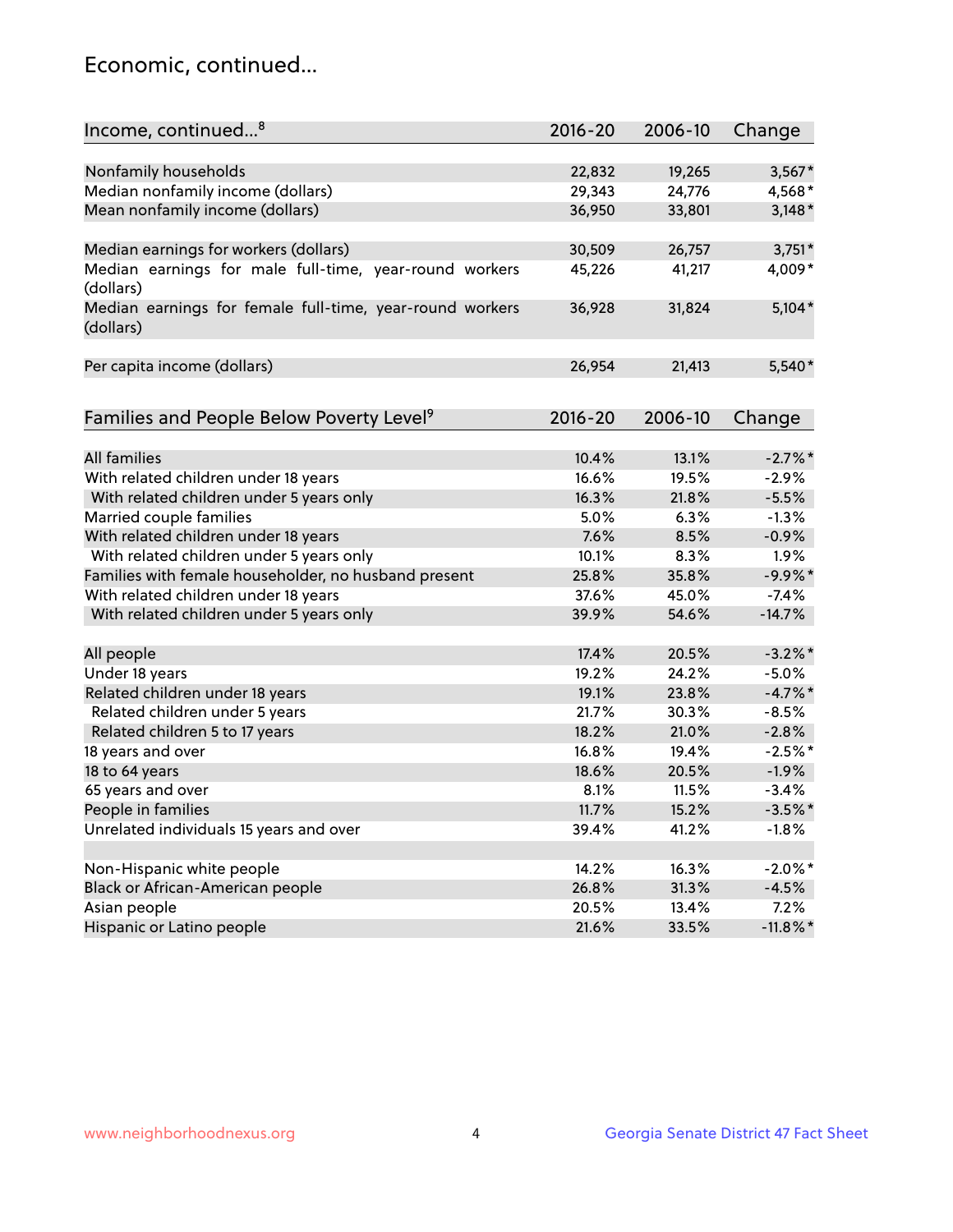## Employment

| Employment Status <sup>10</sup>                                             | $2016 - 20$     | 2006-10         | Change     |
|-----------------------------------------------------------------------------|-----------------|-----------------|------------|
|                                                                             |                 |                 |            |
| Population 16 years and over                                                | 144,567         | 122,473         | 22,094*    |
| In labor force                                                              | 64.0%           | 64.0%           | $-0.0%$    |
| Civilian labor force                                                        | 63.9%           | 63.9%           | $-0.0%$    |
| Employed                                                                    | 60.6%           | 59.5%           | 1.0%       |
| Unemployed                                                                  | 3.3%            | 4.3%            | $-1.1%$    |
| <b>Armed Forces</b>                                                         | 0.1%            | 0.2%            | $-0.0%$    |
| Not in labor force                                                          | 36.0%           | 36.0%           | 0.0%       |
| Civilian labor force                                                        | 92,336          | 78,240          | 14,096*    |
|                                                                             |                 |                 |            |
| <b>Unemployment Rate</b>                                                    | 5.2%            | 6.8%            | $-1.7%$    |
| Females 16 years and over                                                   | 74,350          | 63,598          | 10,752*    |
| In labor force                                                              | 60.8%           | 58.7%           | 2.1%       |
| Civilian labor force                                                        | 60.7%           | 58.6%           | 2.0%       |
| Employed                                                                    | 57.5%           | 54.5%           | 3.0%       |
|                                                                             |                 |                 |            |
| Own children of the householder under 6 years                               | 11,731<br>65.1% | 12,658<br>60.0% | $-927$     |
| All parents in family in labor force                                        |                 |                 | 5.0%       |
| Own children of the householder 6 to 17 years                               | 27,675          | 22,618          | 5,056*     |
| All parents in family in labor force                                        | 75.4%           | 69.7%           | 5.7%       |
|                                                                             |                 |                 |            |
| Industry <sup>11</sup>                                                      | $2016 - 20$     | 2006-10         | Change     |
|                                                                             |                 |                 |            |
| Civilian employed population 16 years and over                              | 87,581          | 72,917          | 14,663*    |
| Agriculture, forestry, fishing and hunting, and mining                      | 1.5%            | 1.6%            | $-0.1%$    |
| Construction                                                                | 7.0%            | 8.6%            | $-1.5%$    |
| Manufacturing                                                               | 11.3%           | 10.6%           | 0.7%       |
| Wholesale trade                                                             | 3.4%            | 3.5%            | $-0.1%$    |
| Retail trade                                                                | 11.9%           | 12.2%           | $-0.3%$    |
| Transportation and warehousing, and utilities                               | 5.3%            | 4.3%            | 1.0%       |
| Information                                                                 | 1.3%            | 1.6%            | $-0.3%$    |
| Finance and insurance, and real estate and rental and leasing               | 3.8%            | 4.1%            | $-0.3%$    |
| Professional, scientific, and management, and administrative                | 10.6%           | 8.1%            | $2.5%$ *   |
| and waste management services                                               |                 |                 |            |
| Educational services, and health care and social assistance                 | 26.0%           | 25.9%           | 0.1%       |
| Arts, entertainment, and recreation, and accommodation and<br>food services | 8.9%            | 11.4%           | $-2.6\%$ * |
| Other services, except public administration                                | 5.2%            | 4.1%            | 1.1%       |
| Public administration                                                       | 4.0%            | 4.0%            | $-0.0%$    |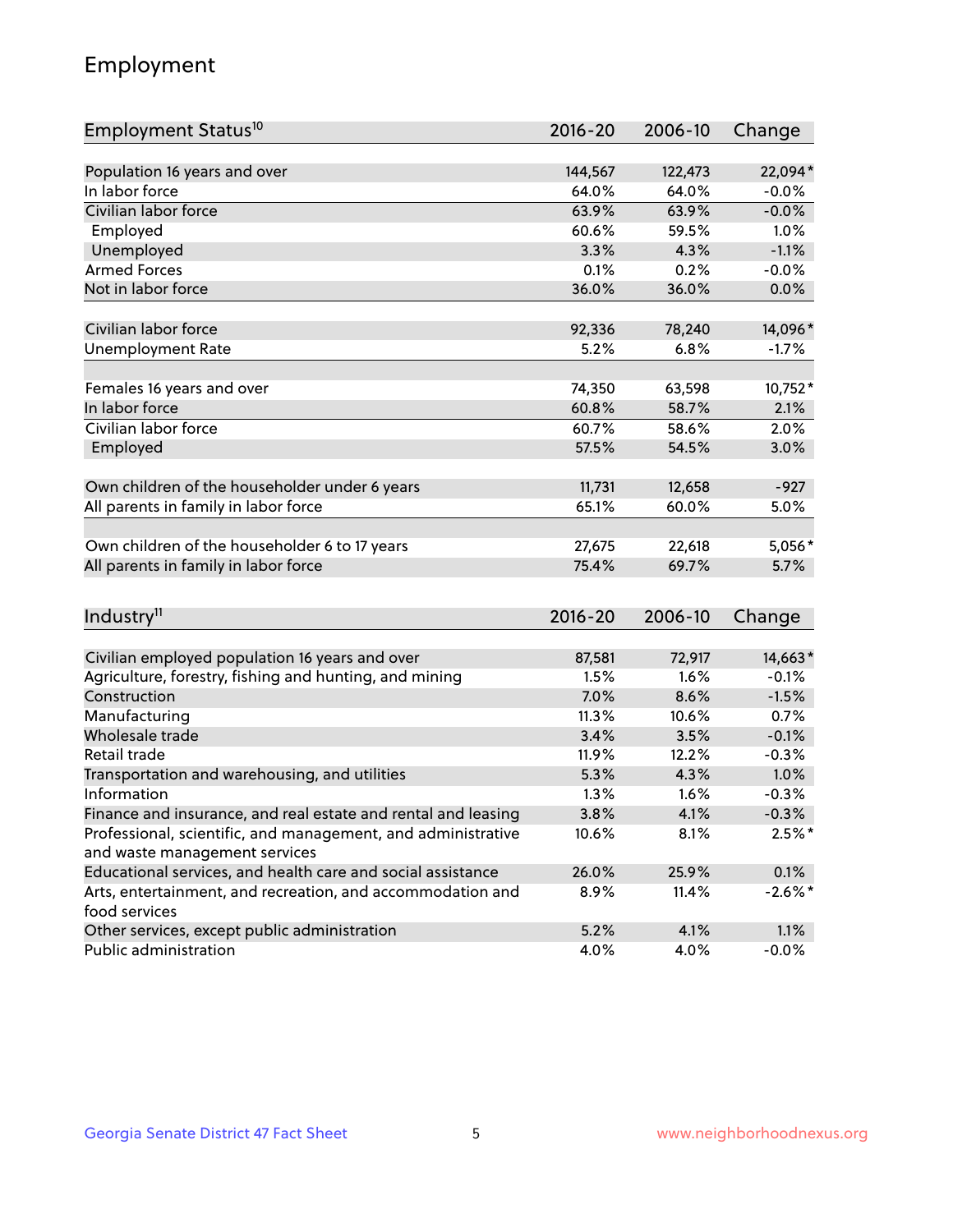## Employment, continued...

| Occupation <sup>12</sup>                                                    | $2016 - 20$ | 2006-10 | Change     |
|-----------------------------------------------------------------------------|-------------|---------|------------|
| Civilian employed population 16 years and over                              | 87,581      | 72,917  | 14,663*    |
| Management, business, science, and arts occupations                         | 36.8%       | 34.0%   | $2.8\%$ *  |
| Service occupations                                                         | 17.0%       | 17.1%   | $-0.2%$    |
| Sales and office occupations                                                | 20.8%       | 24.1%   | $-3.3\%$ * |
|                                                                             |             |         |            |
| Natural<br>and<br>resources,<br>construction,<br>maintenance<br>occupations | 9.6%        | 11.0%   | $-1.5%$    |
| Production, transportation, and material moving occupations                 | 15.9%       | 13.7%   | $2.2\%$ *  |
| Class of Worker <sup>13</sup>                                               | $2016 - 20$ | 2006-10 | Change     |
|                                                                             |             |         |            |
| Civilian employed population 16 years and over                              | 87,581      | 72,917  | 14,663*    |
| Private wage and salary workers                                             | 75.9%       | 72.4%   | 3.5%       |
| Government workers                                                          | 18.7%       | 20.9%   | $-2.1\%$ * |
| Self-employed in own not incorporated business workers                      | 4.8%        | 6.6%    | $-1.8\%$ * |
| Unpaid family workers                                                       | 0.6%        | 0.1%    | 0.5%       |
| Job Flows <sup>14</sup>                                                     | 2019        | 2010    | Change     |
|                                                                             |             |         |            |
| Total Jobs in district                                                      | 59,335      | 48,280  | 11,055     |
| Held by residents of district                                               | 34.8%       | 36.6%   | $-1.8%$    |
| Held by non-residents of district                                           | 65.2%       | 63.4%   | 1.8%       |
| Jobs by Industry Sector <sup>15</sup>                                       | 2019        | 2010    | Change     |
|                                                                             |             |         |            |
| Total Jobs in district                                                      | 59,335      | 48,280  | 11,055     |
| Goods Producing sectors                                                     | 23.7%       | 26.6%   | $-2.9%$    |
| Trade, Transportation, and Utilities sectors                                | 26.0%       | 19.3%   | 6.7%       |
| All Other Services sectors                                                  | 50.3%       | 54.0%   | $-3.7%$    |
|                                                                             |             |         |            |
| Total Jobs in district held by district residents                           | 20,654      | 17,682  | 2,972      |
| <b>Goods Producing sectors</b>                                              | 25.6%       | 26.0%   | $-0.4%$    |
| Trade, Transportation, and Utilities sectors                                | 19.1%       | 14.1%   | 5.0%       |
| All Other Services sectors                                                  | 55.3%       | 59.9%   | $-4.6%$    |
|                                                                             |             |         |            |
| Jobs by Earnings <sup>16</sup>                                              | 2019        | 2010    | Change     |
| Total Jobs in district                                                      | 59,335      | 48,280  | 11,055     |
| Jobs with earnings \$1250/month or less                                     | 23.4%       | 25.1%   | $-1.8%$    |
| Jobs with earnings \$1251/month to \$3333/month                             | 37.4%       | 44.3%   | $-6.9%$    |
| Jobs with earnings greater than \$3333/month                                | 39.2%       | 30.6%   | 8.7%       |
|                                                                             |             |         |            |
| Total Jobs in district held by district residents                           | 20,654      | 17,682  | 2,972      |
| Jobs with earnings \$1250/month or less                                     | 23.5%       | 26.5%   | $-3.0%$    |
| Jobs with earnings \$1251/month to \$3333/month                             | 39.5%       | 44.9%   | $-5.5%$    |
| Jobs with earnings greater than \$3333/month                                | 37.0%       | 28.6%   | 8.4%       |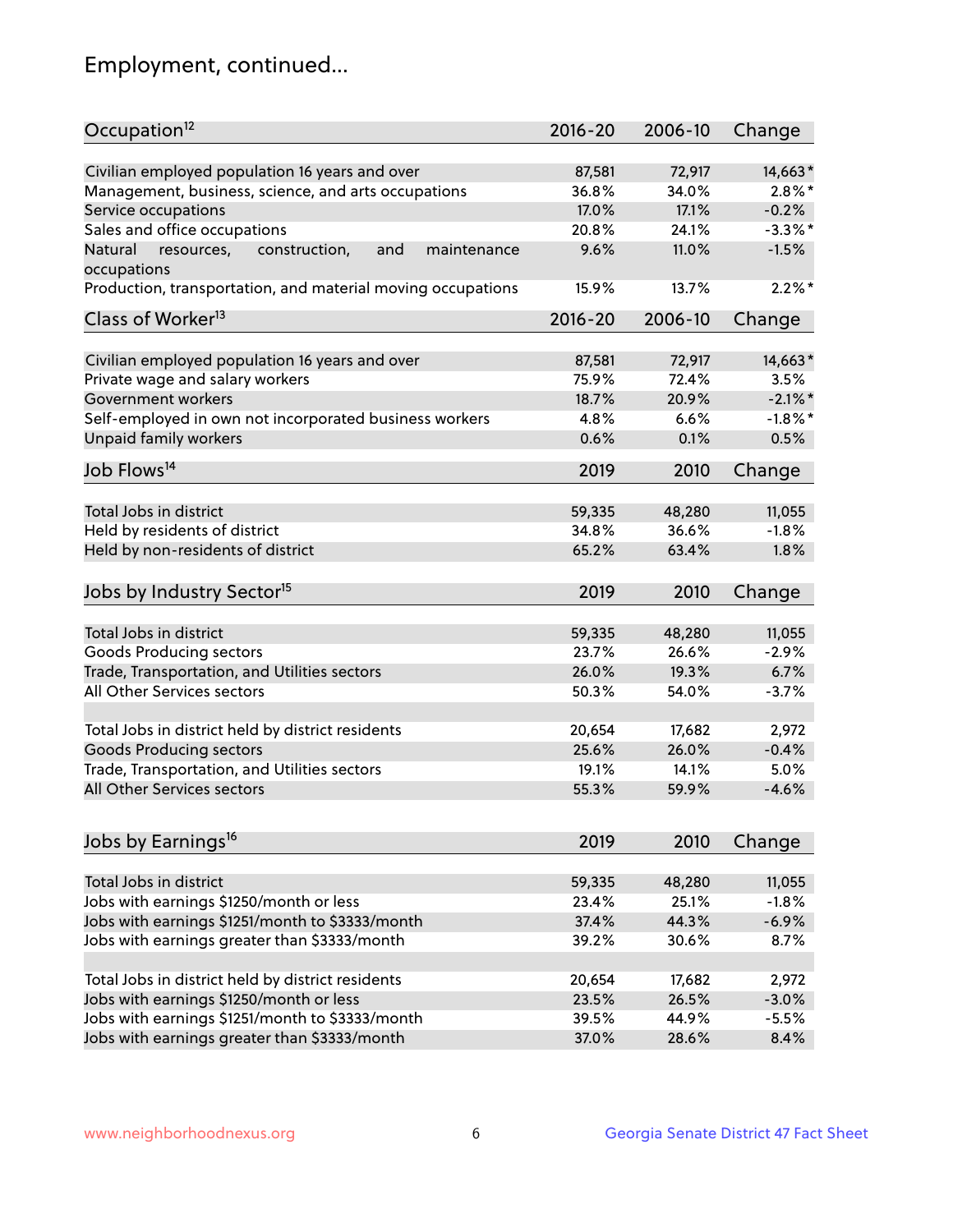## Employment, continued...

| 2019   | 2010   | Change  |
|--------|--------|---------|
|        |        |         |
| 59,335 | 48,280 | 11,055  |
| 24.3%  | 23.7%  | 0.6%    |
| 54.9%  | 59.6%  | $-4.7%$ |
| 20.8%  | 16.7%  | 4.0%    |
|        |        |         |
| 20,654 | 17,682 | 2,972   |
| 22.5%  | 22.1%  | 0.3%    |
| 55.3%  | 60.4%  | $-5.0%$ |
| 22.2%  | 17.5%  | 4.7%    |
|        |        |         |

#### Education

| School Enrollment <sup>18</sup>                | $2016 - 20$ | 2006-10  | Change    |
|------------------------------------------------|-------------|----------|-----------|
|                                                |             |          |           |
| Population 3 years and over enrolled in school | 50,969      | 46,414   | 4,555*    |
| Nursery school, preschool                      | 5.5%        | 5.9%     | $-0.3%$   |
| Kindergarten                                   | 4.0%        | 5.0%     | $-1.0%$   |
| Elementary school (grades 1-8)                 | 38.4%       | 35.9%    | $2.5%$ *  |
| High school (grades 9-12)                      | 17.4%       | 17.9%    | $-0.5%$   |
| College or graduate school                     | 34.7%       | 35.4%    | $-0.6%$   |
| Educational Attainment <sup>19</sup>           | $2016 - 20$ | 2006-10  | Change    |
|                                                |             |          |           |
| Population 25 years and over                   | 119,144     | 97,749   | 21,395*   |
| Less than 9th grade                            | 4.9%        | 6.6%     | $-1.8%$   |
| 9th to 12th grade, no diploma                  | 8.5%        | 13.2%    | $-4.7%$ * |
| High school graduate (includes equivalency)    | 29.1%       | 31.6%    | $-2.5%$ * |
| Some college, no degree                        | 20.1%       | 18.1%    | $2.0\%$ * |
| Associate's degree                             | 8.3%        | 5.9%     | $2.3\%$ * |
| Bachelor's degree                              | 16.8%       | 14.1%    | $2.7\%$ * |
| Graduate or professional degree                | 12.3%       | $10.3\%$ | $2.0\%$ * |
|                                                |             |          |           |
| Percent high school graduate or higher         | 86.6%       | 80.2%    | $6.5%$ *  |
| Percent bachelor's degree or higher            | 29.1%       | 24.5%    | $4.6\%$ * |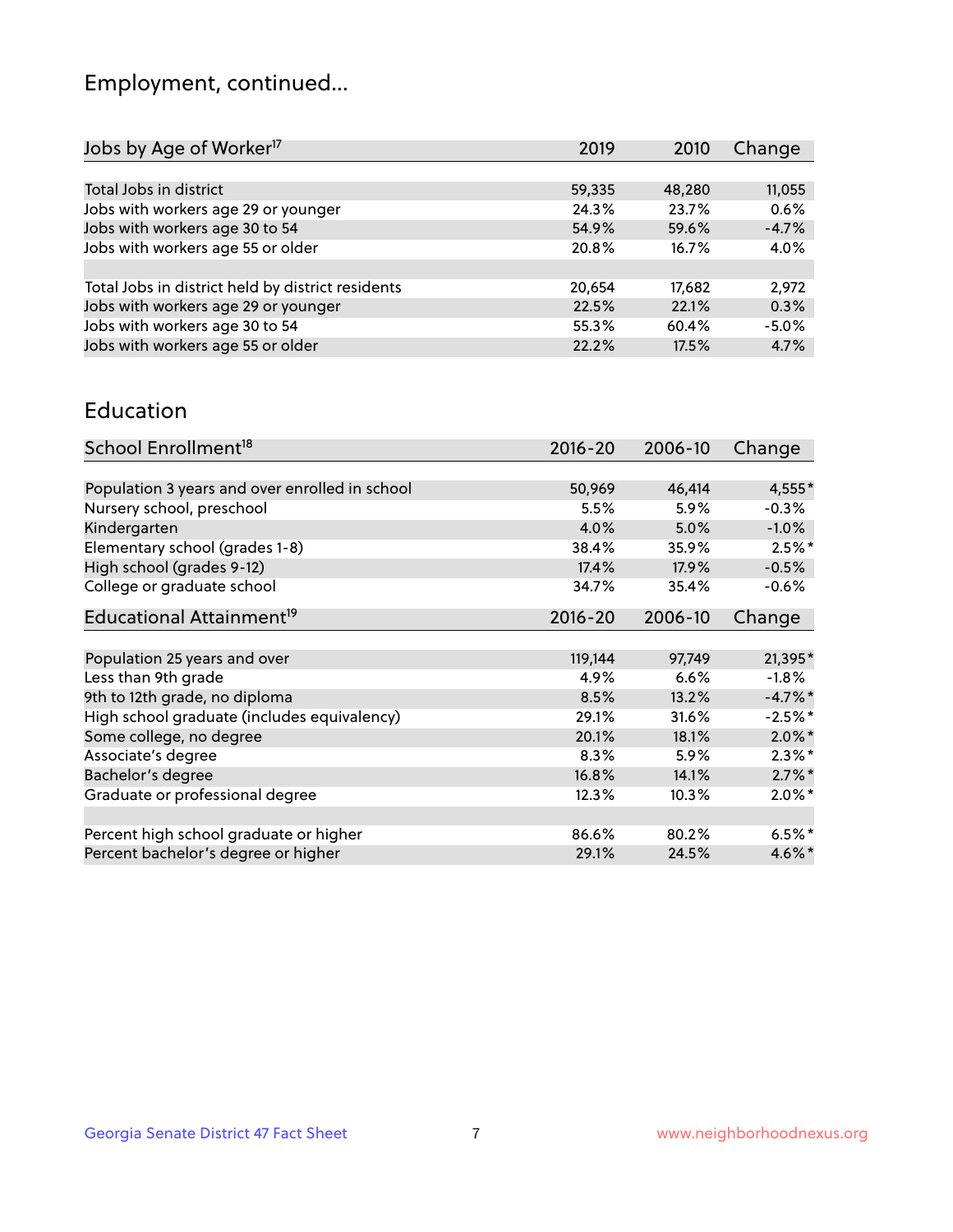## Housing

| Households by Type <sup>20</sup>                     | 2016-20     | 2006-10 | Change     |
|------------------------------------------------------|-------------|---------|------------|
|                                                      |             |         |            |
| <b>Total households</b>                              | 68,302      | 57,454  | 10,848*    |
| Family households (families)                         | 66.6%       | 66.5%   | 0.1%       |
| With own children under 18 years                     | 27.8%       | 29.7%   | $-1.9%$    |
| Married-couple family                                | 48.0%       | 48.0%   | $-0.1%$    |
| With own children of the householder under 18 years  | 18.5%       | 20.0%   | $-1.5%$ *  |
| Male householder, no wife present, family            | 4.6%        | 4.8%    | $-0.2%$    |
| With own children of the householder under 18 years  | 2.1%        | 1.8%    | 0.4%       |
| Female householder, no husband present, family       | 14.0%       | 13.6%   | 0.4%       |
| With own children of the householder under 18 years  | 7.2%        | 7.9%    | $-0.7%$    |
| Nonfamily households                                 | 33.4%       | 33.5%   | $-0.1%$    |
| Householder living alone                             | 23.8%       | 25.2%   | $-1.3%$    |
| 65 years and over                                    | 8.5%        | 6.9%    | $1.6\%$ *  |
|                                                      |             |         |            |
| Households with one or more people under 18 years    | 31.3%       | 33.8%   | $-2.5%$ *  |
| Households with one or more people 65 years and over | 25.9%       | 19.7%   | $6.2\%$ *  |
|                                                      |             |         |            |
| Average household size                               | 2.64        | 2.69    | $-0.05*$   |
| Average family size                                  | 3.16        | 3.22    | $-0.06$    |
|                                                      |             |         |            |
| Housing Occupancy <sup>21</sup>                      | $2016 - 20$ | 2006-10 | Change     |
|                                                      |             |         |            |
| Total housing units                                  | 73,390      | 67,099  | $6,291*$   |
| Occupied housing units                               | 93.1%       | 85.6%   | $7.4\%$ *  |
| Vacant housing units                                 | 6.9%        | 14.4%   | $-7.4\%$ * |
|                                                      |             |         |            |
| Homeowner vacancy rate                               | 1.6         | 3.2     | $-1.6$     |
| Rental vacancy rate                                  | 2.9         | 14.1    | $-11.3*$   |
|                                                      |             |         |            |
| Units in Structure <sup>22</sup>                     | $2016 - 20$ | 2006-10 |            |
|                                                      |             |         | Change     |
| Total housing units                                  | 73,390      | 67,099  | $6,291*$   |
| 1-unit, detached                                     | 67.1%       | 63.5%   | $3.6\%$ *  |
|                                                      |             |         |            |
| 1-unit, attached                                     | 3.5%        | 2.5%    | 1.1%       |
| 2 units                                              | 4.9%        | 5.5%    | $-0.6%$    |
| 3 or 4 units                                         | 3.4%        | 3.5%    | $-0.2%$    |
| 5 to 9 units                                         | 3.9%        | 4.2%    | $-0.3%$    |
| 10 to 19 units                                       | 3.2%        | 3.3%    | $-0.1%$    |
| 20 or more units                                     | 2.9%        | 3.4%    | $-0.5%$    |
| Mobile home                                          | 11.0%       | 14.1%   | $-3.1\%$ * |
| Boat, RV, van, etc.                                  | 0.1%        | 0.0%    | 0.1%       |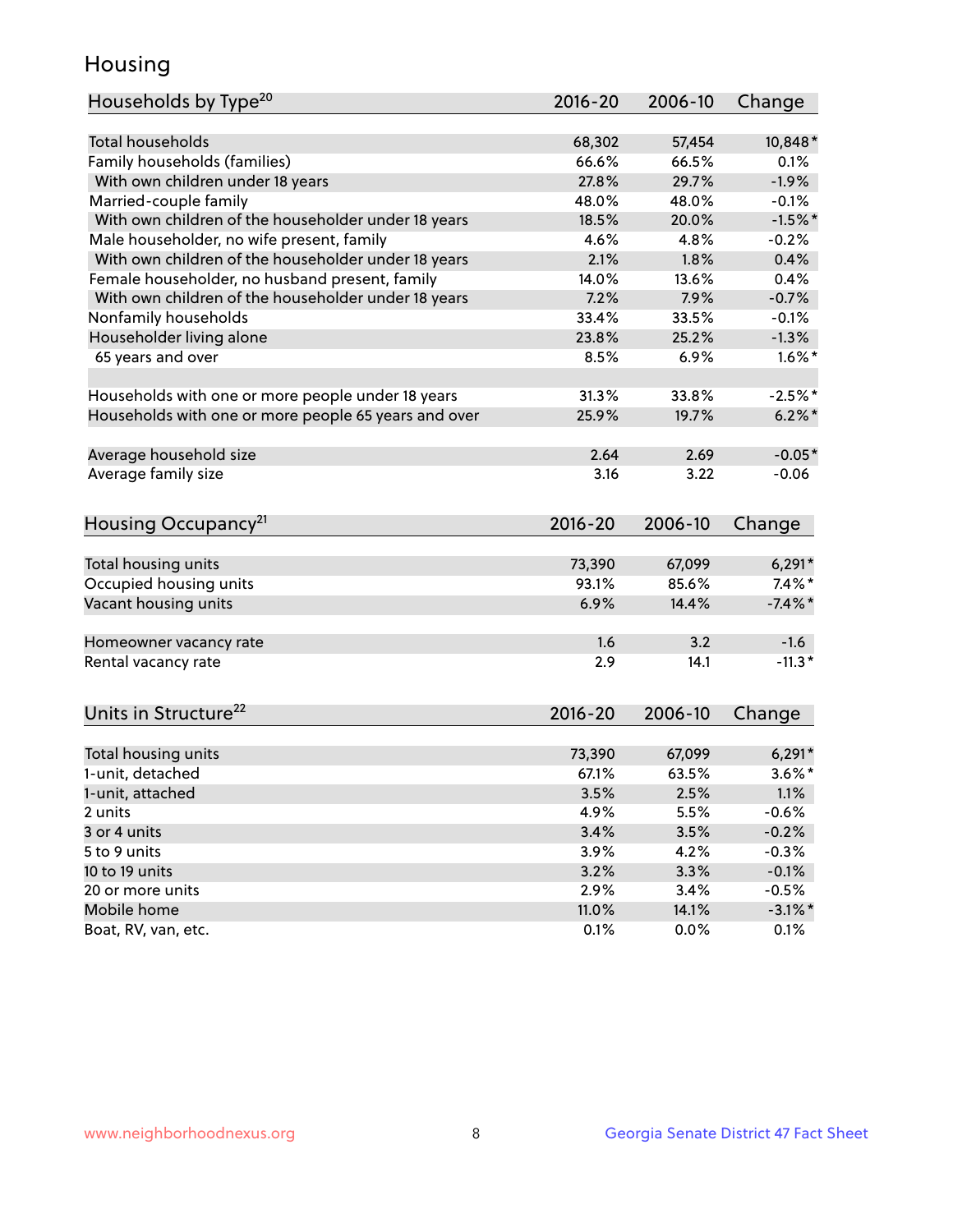## Housing, Continued...

| Year Structure Built <sup>23</sup>             | 2016-20     | 2006-10 | Change     |
|------------------------------------------------|-------------|---------|------------|
| Total housing units                            | 73,390      | 67,099  | $6,291*$   |
| Built 2014 or later                            | 4.9%        | (X)     | (X)        |
| Built 2010 to 2013                             | 2.7%        | (X)     | (X)        |
| Built 2000 to 2009                             | 26.8%       | 22.9%   | $3.8\%$ *  |
| Built 1990 to 1999                             | 19.4%       | 22.0%   | $-2.6\%$ * |
| Built 1980 to 1989                             | 15.1%       | 16.5%   | $-1.4%$    |
| Built 1970 to 1979                             | 12.6%       | 15.2%   | $-2.6\%$ * |
| Built 1960 to 1969                             | 8.6%        | 9.3%    | $-0.7%$    |
| Built 1950 to 1959                             | 4.4%        | 5.3%    | $-0.9%$    |
| Built 1940 to 1949                             | 1.6%        | 2.9%    | $-1.2%$ *  |
| Built 1939 or earlier                          | 3.9%        | 5.9%    | $-2.0\%$ * |
| Housing Tenure <sup>24</sup>                   | $2016 - 20$ | 2006-10 | Change     |
| Occupied housing units                         | 68,302      | 57,454  | 10,848*    |
| Owner-occupied                                 | 63.6%       | 65.3%   | $-1.7%$ *  |
| Renter-occupied                                | 36.4%       | 34.7%   | 1.7%       |
| Average household size of owner-occupied unit  | 2.74        | 2.69    | $0.06*$    |
| Average household size of renter-occupied unit | 2.46        | 2.69    | $-0.23*$   |
| Residence 1 Year Ago <sup>25</sup>             | $2016 - 20$ | 2006-10 | Change     |
| Population 1 year and over                     | 179,219     | 154,034 | 25,185*    |
| Same house                                     | 84.7%       | 84.6%   | 0.1%       |
| Different house in the U.S.                    | 15.1%       | 15.2%   | $-0.1%$    |
| Same county                                    | 6.6%        | 8.3%    | $-1.7%$ *  |
| Different county                               | 8.5%        | 6.9%    | $1.5\%$ *  |
| Same state                                     | 6.2%        | 5.3%    | 1.0%       |
| Different state                                | 2.2%        | 1.7%    | $0.6\% *$  |
| Abroad                                         | 0.3%        | 0.2%    | 0.0%       |
| Value of Housing Unit <sup>26</sup>            | 2016-20     | 2006-10 | Change     |
| Owner-occupied units                           | 43,465      | 37,537  | 5,929*     |
| Less than \$50,000                             | 8.3%        | 7.6%    | 0.7%       |
| \$50,000 to \$99,999                           | 11.2%       | 14.4%   | $-3.2%$    |
| \$100,000 to \$149,999                         | 17.6%       | 25.5%   | $-7.9%$ *  |
| \$150,000 to \$199,999                         | 21.8%       | 23.7%   | $-1.9%$    |
| \$200,000 to \$299,999                         | 23.9%       | 17.5%   | $6.4\%$ *  |
| \$300,000 to \$499,999                         | 13.3%       | 8.4%    | 4.9%*      |
| \$500,000 to \$999,999                         | 3.2%        | 1.9%    | 1.3%       |
| \$1,000,000 or more                            | 0.7%        | 0.9%    | $-0.2%$    |
| Median (dollars)                               | 175,203     | 154,119 | 21,084*    |
| Mortgage Status <sup>27</sup>                  | $2016 - 20$ | 2006-10 | Change     |
| Owner-occupied units                           | 43,465      | 37,537  | 5,929*     |
| Housing units with a mortgage                  | 63.2%       | 69.0%   | $-5.8\%$ * |
| Housing units without a mortgage               | 36.8%       | 31.0%   | $5.8\%$ *  |
|                                                |             |         |            |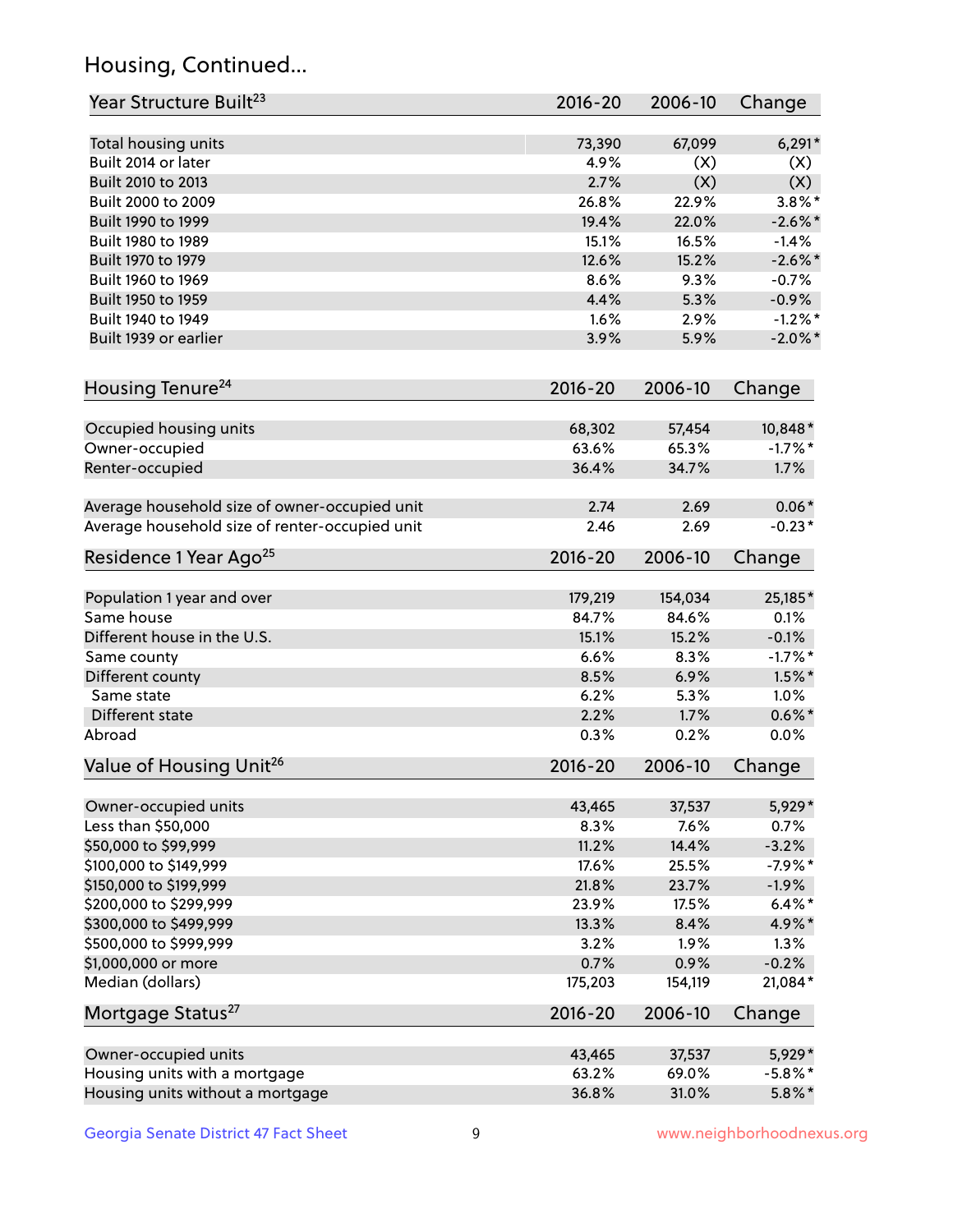## Housing, Continued...

| Selected Monthly Owner Costs <sup>28</sup>                                            | 2016-20     | 2006-10 | Change     |
|---------------------------------------------------------------------------------------|-------------|---------|------------|
| Housing units with a mortgage                                                         | 27,453      | 25,898  | $1,555*$   |
| Less than \$300                                                                       | 0.3%        | 0.3%    | $-0.0%$    |
| \$300 to \$499                                                                        | 0.7%        | 2.0%    | $-1.3%$    |
| \$500 to \$999                                                                        | 23.1%       | 25.5%   | $-2.4%$    |
| \$1,000 to \$1,499                                                                    | 41.1%       | 39.9%   | 1.1%       |
| \$1,500 to \$1,999                                                                    | 21.3%       | 19.3%   | 2.0%       |
| \$2,000 to \$2,999                                                                    | 11.6%       | 10.6%   | 1.1%       |
| \$3,000 or more                                                                       | 1.9%        | 2.4%    | $-0.5%$    |
| Median (dollars)                                                                      | 1,272       | 1,273   | $-1$       |
| Housing units without a mortgage                                                      | 16,012      | 11,639  | $4,373*$   |
| Less than \$150                                                                       | 2.5%        | 4.5%    | $-2.0%$    |
| \$150 to \$249                                                                        | 12.2%       | 16.5%   | $-4.3%$    |
| \$250 to \$349                                                                        | 20.5%       | 27.8%   | $-7.3\%$ * |
| \$350 to \$499                                                                        | 31.5%       | 29.7%   | 1.8%       |
| \$500 to \$699                                                                        | 21.5%       | 14.8%   | 6.7%       |
| \$700 or more                                                                         | 11.7%       | 6.6%    | 5.1%       |
| Median (dollars)                                                                      | 409         | 355     | $54*$      |
| Selected Monthly Owner Costs as a Percentage of<br>Household Income <sup>29</sup>     | $2016 - 20$ | 2006-10 | Change     |
| Housing units with a mortgage (excluding units where<br>SMOCAPI cannot be computed)   | 27,255      | 25,776  | 1,479      |
| Less than 20.0 percent                                                                | 52.2%       | 35.8%   | 16.5%*     |
| 20.0 to 24.9 percent                                                                  | 14.8%       | 15.6%   | $-0.9%$    |
| 25.0 to 29.9 percent                                                                  | 7.6%        | 12.7%   | $-5.1\%$ * |
| 30.0 to 34.9 percent                                                                  | 6.3%        | 8.1%    | $-1.7%$    |
| 35.0 percent or more                                                                  | 19.0%       | 27.8%   | $-8.8\%$ * |
| Not computed                                                                          | 198         | 122     | 77         |
| Housing unit without a mortgage (excluding units where<br>SMOCAPI cannot be computed) | 15,847      | 11,584  | 4,263*     |
| Less than 10.0 percent                                                                | 49.9%       | 45.6%   | 4.3%       |
| 10.0 to 14.9 percent                                                                  | 17.4%       | 21.5%   | $-4.1%$ *  |
| 15.0 to 19.9 percent                                                                  | 9.7%        | 11.0%   | $-1.3%$    |
| 20.0 to 24.9 percent                                                                  | 6.8%        | 6.8%    | 0.0%       |
| 25.0 to 29.9 percent                                                                  | 5.9%        | 2.8%    | 3.1%       |
| 30.0 to 34.9 percent                                                                  | 2.2%        | 3.2%    | $-1.0%$    |
| 35.0 percent or more                                                                  | 8.0%        | 9.0%    | $-1.0%$    |
| Not computed                                                                          | 165         | 55      | 110        |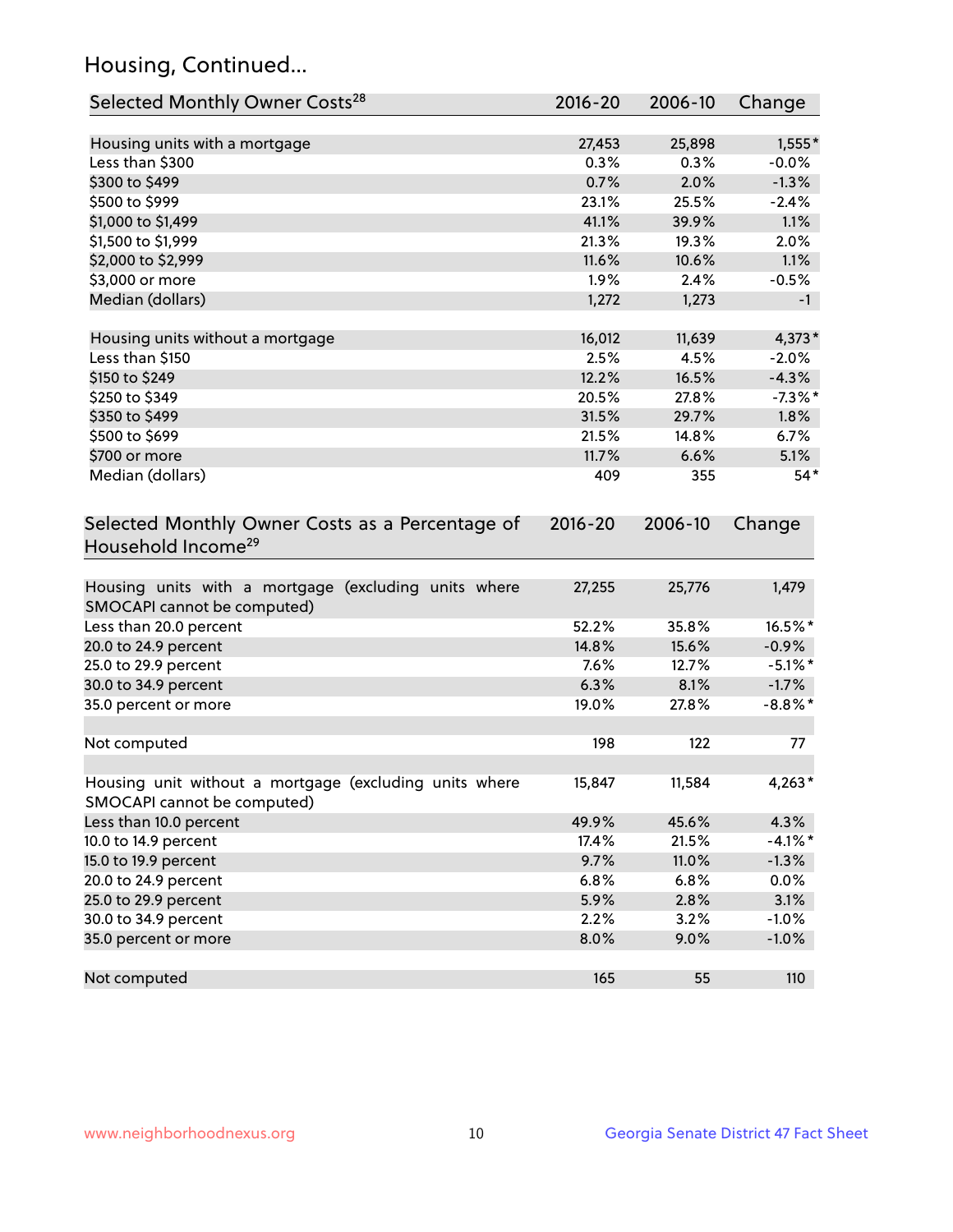## Housing, Continued...

| Gross Rent <sup>30</sup>                                                       | 2016-20     | 2006-10 | Change      |
|--------------------------------------------------------------------------------|-------------|---------|-------------|
|                                                                                |             |         |             |
| Occupied units paying rent                                                     | 23,046      | 18,331  | $4,715*$    |
| Less than \$200                                                                | 1.5%        | 3.1%    | $-1.6%$     |
| \$200 to \$499                                                                 | 5.6%        | 12.5%   | $-6.9%$     |
| \$500 to \$749                                                                 | 28.5%       | 38.5%   | $-10.0\%$ * |
| \$750 to \$999                                                                 | 31.7%       | 27.3%   | 4.4%        |
| \$1,000 to \$1,499                                                             | 23.6%       | 15.6%   | $7.9\%$ *   |
| \$1,500 to \$1,999                                                             | $7.0\%$     | 2.7%    | 4.3%        |
| \$2,000 or more                                                                | $2.3\%$     | 0.4%    | $1.8\%$     |
| Median (dollars)                                                               | 854         | 750     | $103*$      |
|                                                                                |             |         |             |
| No rent paid                                                                   | 1,791       | 1,586   | 205         |
|                                                                                |             |         |             |
| Gross Rent as a Percentage of Household Income <sup>31</sup>                   | $2016 - 20$ | 2006-10 | Change      |
|                                                                                |             |         |             |
|                                                                                |             |         | 4,805*      |
| Occupied units paying rent (excluding units where GRAPI<br>cannot be computed) | 22,056      | 17,251  |             |
| Less than 15.0 percent                                                         | 14.6%       | 11.8%   | 2.8%        |
| 15.0 to 19.9 percent                                                           | 11.2%       | 11.0%   | 0.2%        |

| 20.0 to 24.9 percent | 11.4% | $12.8\%$ | $-1.3\%$ |
|----------------------|-------|----------|----------|
| 25.0 to 29.9 percent | 9.5%  | $9.0\%$  | 0.5%     |
| 30.0 to 34.9 percent | 7.2%  | 9.9%     | $-2.7%$  |
| 35.0 percent or more | 46.1% | 45.5%    | 0.6%     |
|                      |       |          |          |
| Not computed         | 2.781 | 2.666    | 115      |
|                      |       |          |          |

## Transportation

| Commuting to Work <sup>32</sup>           | 2016-20 | 2006-10 | Change     |
|-------------------------------------------|---------|---------|------------|
|                                           |         |         |            |
| Workers 16 years and over                 | 85,861  | 71,546  | 14,315*    |
| Car, truck, or van - drove alone          | 79.7%   | 79.6%   | 0.1%       |
| Car, truck, or van - carpooled            | 9.3%    | 11.8%   | $-2.6\%$ * |
| Public transportation (excluding taxicab) | 1.2%    | $0.9\%$ | 0.3%       |
| Walked                                    | 2.0%    | 1.7%    | 0.4%       |
| Other means                               | $1.7\%$ | 1.5%    | 0.2%       |
| Worked at home                            | 6.1%    | 4.5%    | $1.5\%$ *  |
|                                           |         |         |            |
| Mean travel time to work (minutes)        | 27.1    | 23.6    | $3.5*$     |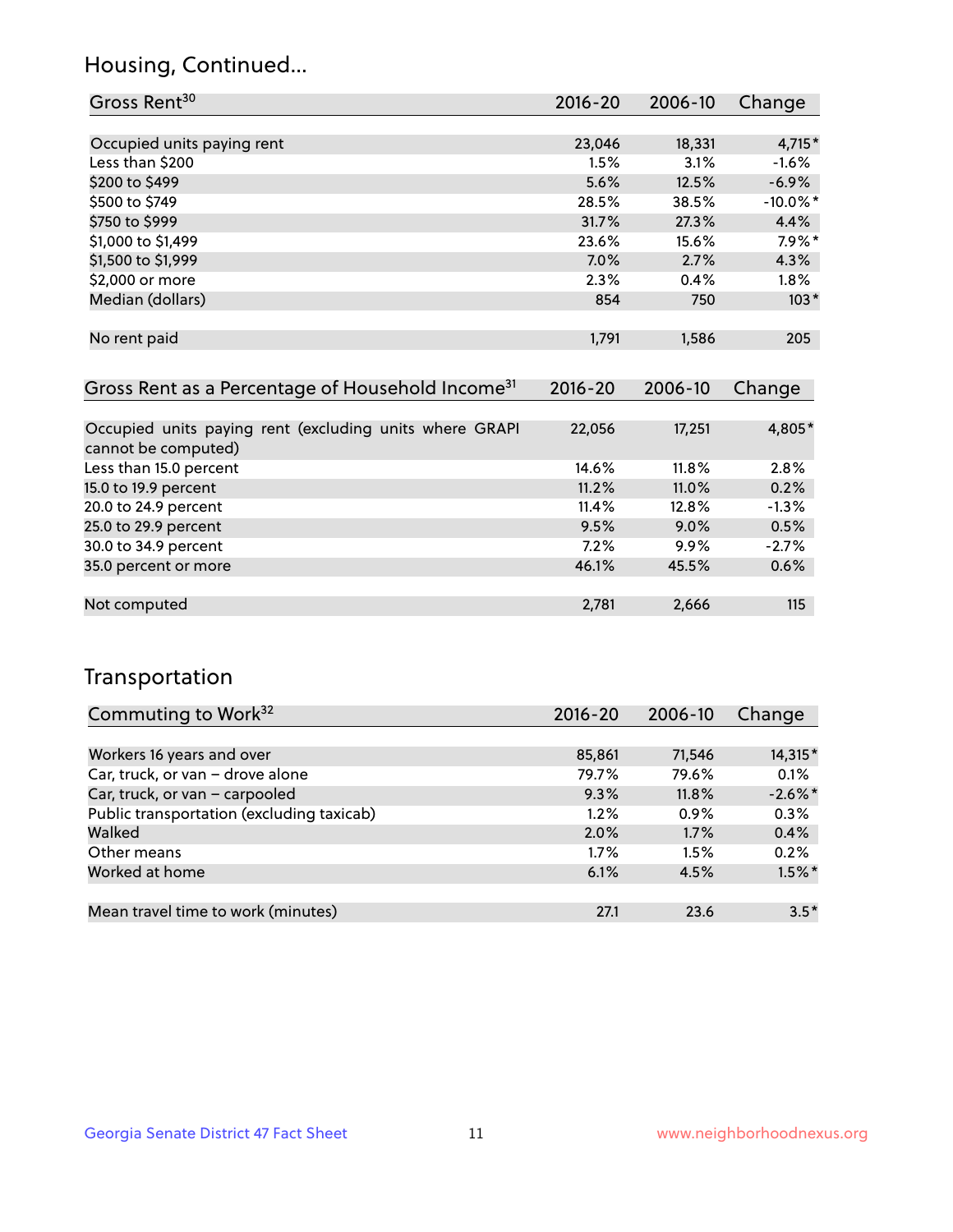## Transportation, Continued...

| Vehicles Available <sup>33</sup> | 2016-20 | 2006-10 | Change     |
|----------------------------------|---------|---------|------------|
|                                  |         |         |            |
| Occupied housing units           | 68,302  | 57,454  | 10,848*    |
| No vehicles available            | 5.8%    | 5.2%    | 0.6%       |
| 1 vehicle available              | 27.1%   | 30.5%   | $-3.4\%$ * |
| 2 vehicles available             | 39.5%   | 37.5%   | 1.9%       |
| 3 or more vehicles available     | 27.7%   | 26.8%   | 0.9%       |

#### Health

| Health Insurance coverage <sup>34</sup>                 | 2016-20 |
|---------------------------------------------------------|---------|
|                                                         |         |
| Civilian Noninstitutionalized Population                | 180,664 |
| With health insurance coverage                          | 87.2%   |
| With private health insurance coverage                  | 66.1%   |
| With public health coverage                             | 31.8%   |
| No health insurance coverage                            | 12.8%   |
| Civilian Noninstitutionalized Population Under 19 years | 42,922  |
| No health insurance coverage                            | 5.8%    |
| Civilian Noninstitutionalized Population 19 to 64 years | 113,915 |
| In labor force:                                         | 86,193  |
| Employed:                                               | 81,840  |
| With health insurance coverage                          | 85.0%   |
| With private health insurance coverage                  | 80.8%   |
| With public coverage                                    | 7.1%    |
| No health insurance coverage                            | 15.0%   |
| Unemployed:                                             | 4,353   |
| With health insurance coverage                          | 55.7%   |
| With private health insurance coverage                  | 35.9%   |
| With public coverage                                    | 22.5%   |
| No health insurance coverage                            | 44.3%   |
| Not in labor force:                                     | 27,722  |
| With health insurance coverage                          | 77.3%   |
| With private health insurance coverage                  | 51.9%   |
| With public coverage                                    | 32.1%   |
| No health insurance coverage                            | 22.7%   |